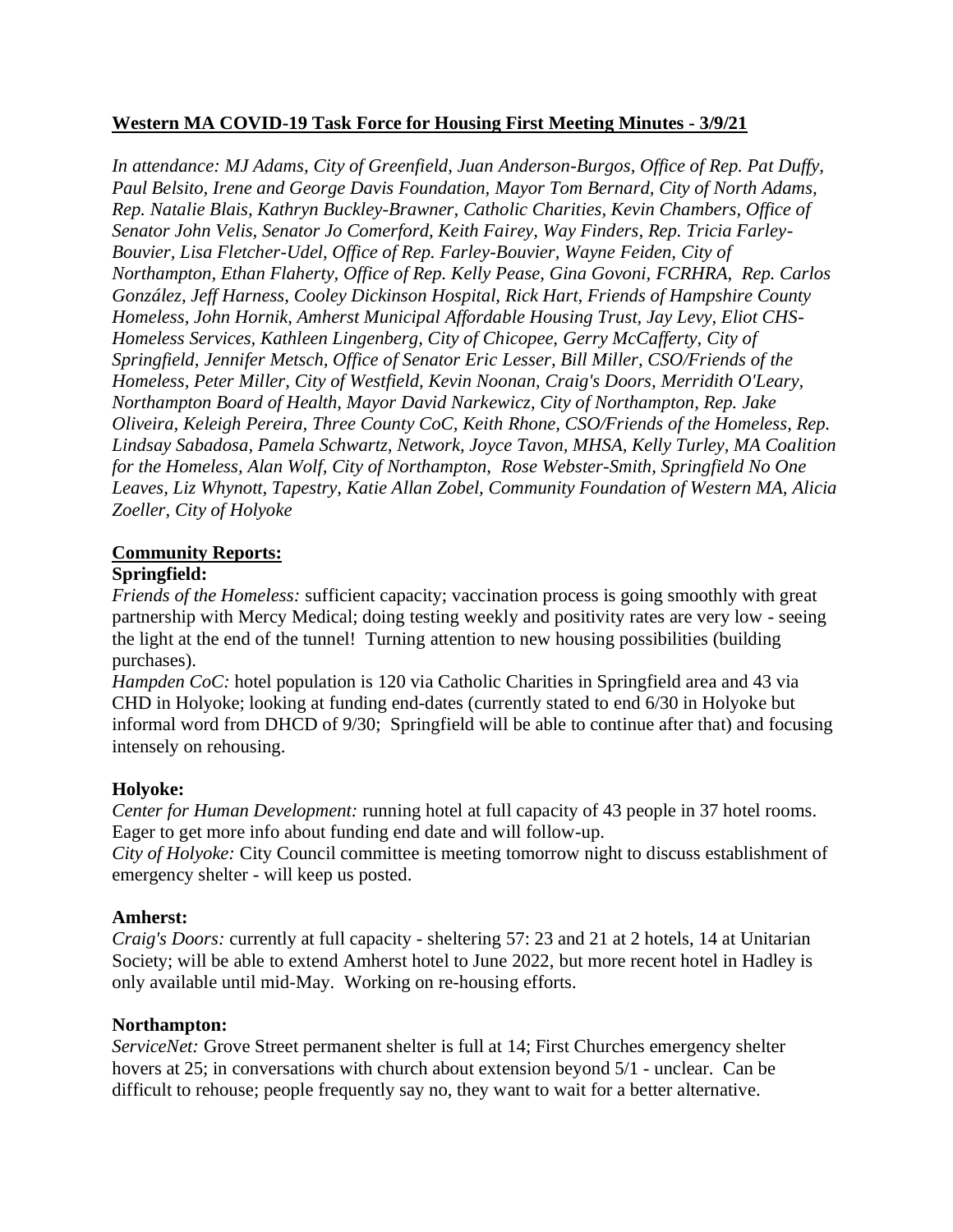#### **Greenfield:**

*ServiceNet:* full at Wells St Shelter with 30 beds; near full capacity at hotel - 14 people in 12 rooms, 3 rooms available

hotel is not committing beyond 4/30; Wells St will be open indefinitely *City of Greenfield:* Warming Center fully operational; will be open through end of March

#### **Pittsfield:**

*ServiceNet:* capacity at roughly 35 with room for 50; have seen the most success in rehousing efforts in Pittsfield (other communities finding it challenging).

#### **North Adams:**

*Louison House:* Motel full, including 2 young adult beds, have 12 rooms total, sheltering 20 people; re-housing is slow, very little staffing to support the efforts, very little affordable housing. Vaccines can be tough - many guests not interested. Continuing to educate.

#### **Evictions Update:**

*Rose Webster-Smith, Springfield No One Leaves, Homes for All MA Coalition:* Current data qualified due to problems with the Mass. Courts data system so could not track 160 cases. But with that qualifier, since the lifting of the eviction moratorium, these are the eviction case filings that are related to non-payment of rent:

**Hampden County: 1,204; Springfield: 771 Hampshire County: 117 Franklin County: 72 Berkshire County: 190**

The majority of eviction filings in Springfield are from the North and South Ends and Metro area, predominantly people of color.

1,200 homeowners across the state are at risk of foreclosure.

*See [Network legislative priorities](https://www.westernmasshousingfirst.org/wp-content/uploads/2021/03/WMNEH-Bill-Priorities-2021-2022.pdf) re: [COVID-19 Housing Equity Bill](https://www.homesforallmass.org/content/covid-19-housing-equity-bill-fact-sheet.pdf) - a top priority of the Network - to address this housing stability crisis.*

## **RAFT Update:**

*Way Finders:* peak week last week of number of RAFT applications at 501 applications in one week; demographics are applicants are primarily women and people of color; making progress on application turn-around time to about 30 days and will continue to improve. Just released [Greater Springfield Housing Study](https://donahue.umass.edu/our-publications/greater-springfield-ma-housing-report-the-first-in-depth-scan-of-the-region-in-the-covid-era) which offers important data on the housing gap (estimating a gap of roughly 19,000 units by 2025) and rent burdened households (50% pay more than 30% of income in rent).

*Franklin County Regional Housing Authority:* Landlords are applying directly for RAFT as well and those applications are easier and quicker to process because more likely to be complete. Processing time has suffered a bit of a setback, taking more than 4 weeks, but will get back on track. Staff are undergoing training for federal rental assistance dollars that are due to be ready for distribution on 3/22.